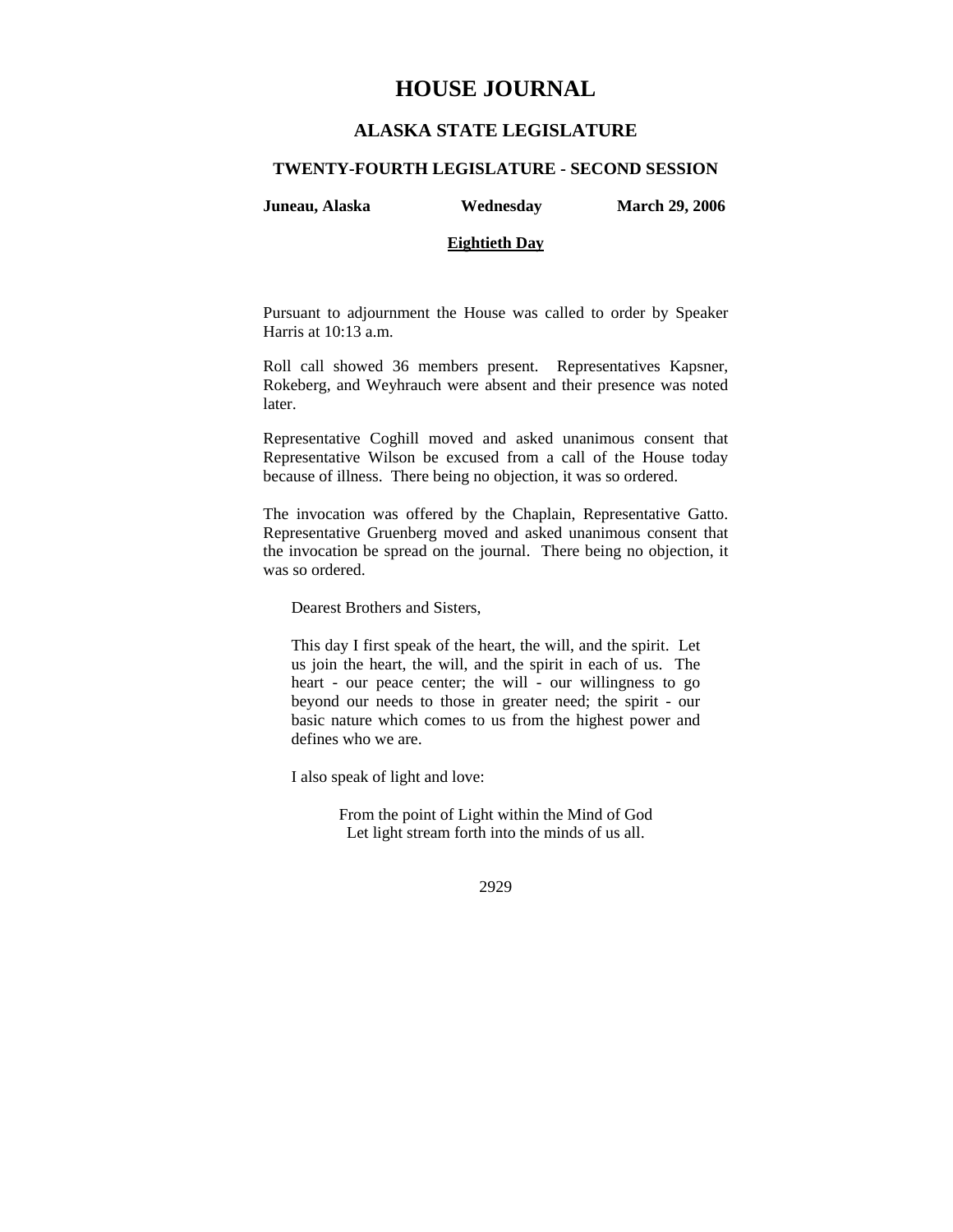From the point of Love within the Heart of God Let love stream forth into the hearts of us all.

Let the Plan of Light and Love work together And may it seal the door where evil dwells.

Let the heart, the will, and the spirit join in us and let the light, the love, and the power taken together work to make us better than we deserve. Amen.

The Pledge of Allegiance was led by Representative Dahlstrom.

# **CERTIFICATION OF THE JOURNAL**

Representative Coghill moved and asked unanimous consent that the journal for the 79th legislative day be approved as certified by the Chief Clerk. There being no objection, it was so ordered.

**\* \* \* \* \*** 

Representative Kerttula introduced Lauren Hopson, Guest Page, from Douglas and Ben Williams, Guest Page, from Juneau.

#### **MESSAGES FROM THE GOVERNOR**

#### **SCR 25**

A message dated March 28, 2006, was read stating the Governor has read the following resolution and has transmitted the engrossed and enrolled copies to the Lieutenant Governor's office for permanent filing:

### SENATE CONCURRENT RESOLUTION NO. 25

Suspending Rules 24(c), 35, 41(b), and 42(e), Uniform Rules of the Alaska State Legislature, concerning House Bill No. 489, relating to the treatment of charity events by the Alaska Public Offices Commission and under the law governing legislative ethics.

Legislative Resolve No. 31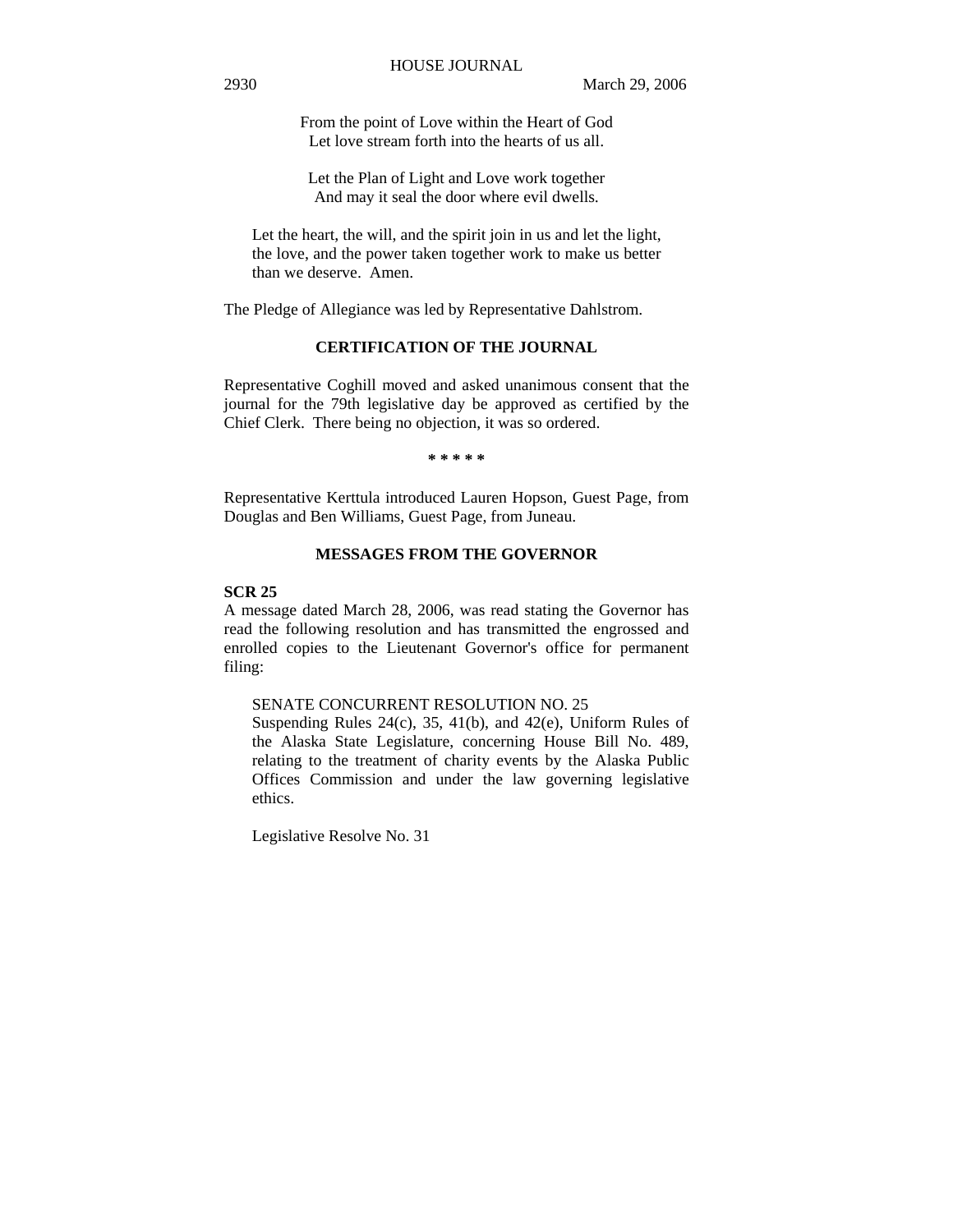\*\*The presence of Representative Kapsner was noted.

# **REPORTS OF STANDING COMMITTEES**

#### **HCR 30**

The Resources Committee has considered:

HOUSE CONCURRENT RESOLUTION NO. 30 Creating an Alaska Climate Impact Assessment Commission.

and recommends it be replaced with:

CS FOR HOUSE CONCURRENT RESOLUTION NO. 30(RES) (same title)

The report was signed by Representatives Samuels and Ramras, Cochairs, with the following individual recommendations:

Do pass (6): Kapsner, Seaton, Elkins, Crawford, Samuels, Ramras

No recommendation (3): Gatto, Olson, LeDoux

The following fiscal note(s) apply to CSHCR 30(RES):

- 1. Indeterminate, Dept. of Natural Resources
- 2. Fiscal, Legislative Agency

HCR 30 was referred to the Finance Committee.

#### **HB 23**

The State Affairs Committee has considered:

HOUSE BILL NO. 23 "An Act relating to construction of a legislative hall."

and recommends it be replaced with:

CS FOR HOUSE BILL NO. 23(STA)

"An Act relating to construction of a legislative hall; and repealing provisions relating to relocating the capital, the legislature, or any of the present functions of state government."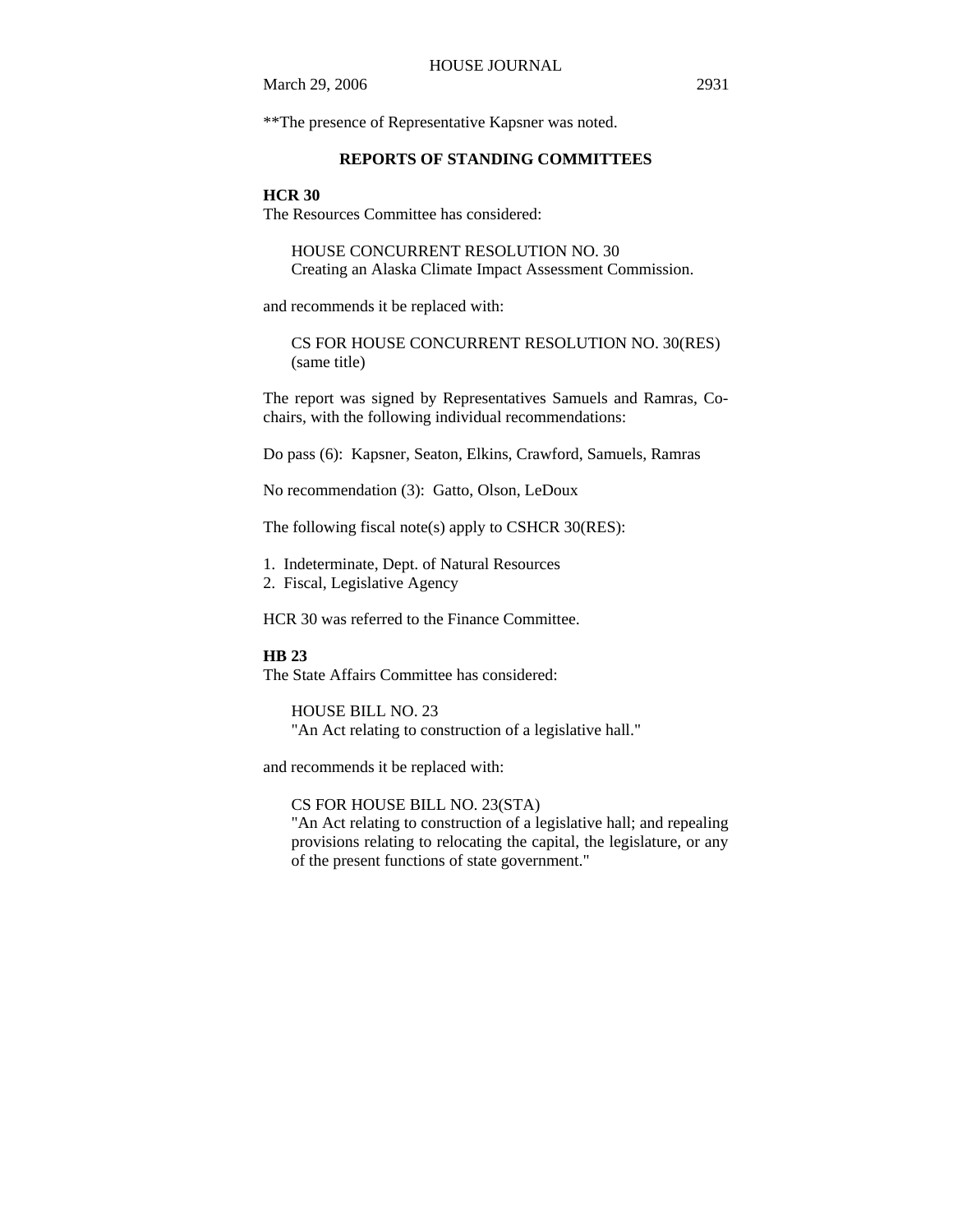The report was signed by Representative Seaton, Chair, with the following individual recommendations:

Do pass (2): Lynn, Gatto

Do not pass (3): Gardner, Elkins, Gruenberg

No recommendation (1): Seaton

The following fiscal note(s) apply to CSHB 23(STA):

- 1. Indeterminate, Office of the Governor/All Depts.
- 2. Fiscal, Legislative Agency

HB 23 was referred to the Finance Committee.

#### **HB 442**

The Judiciary Committee has considered:

# HOUSE BILL NO. 442

"An Act relating to the validity of advance health care directives, individual health care instructions, and do not resuscitate orders; relating to the revocation of advance health care directives; relating to do not resuscitate orders; relating to resuscitative measures; relating to the liability of health care providers and institutions; relating to an individual's capacity for making health care decisions; and providing for an effective date."

and recommends it be replaced with:

#### CS FOR HOUSE BILL NO. 442(JUD)

"An Act relating to the validity of advance health care directives, individual health care instructions, and do not resuscitate orders; relating to the revocation of advance health care directives; relating to do not resuscitate orders; relating to resuscitative measures; relating to the liability and discipline of health care providers, institutions, and facilities; relating to an individual's capacity for making health care decisions; and providing for an effective date."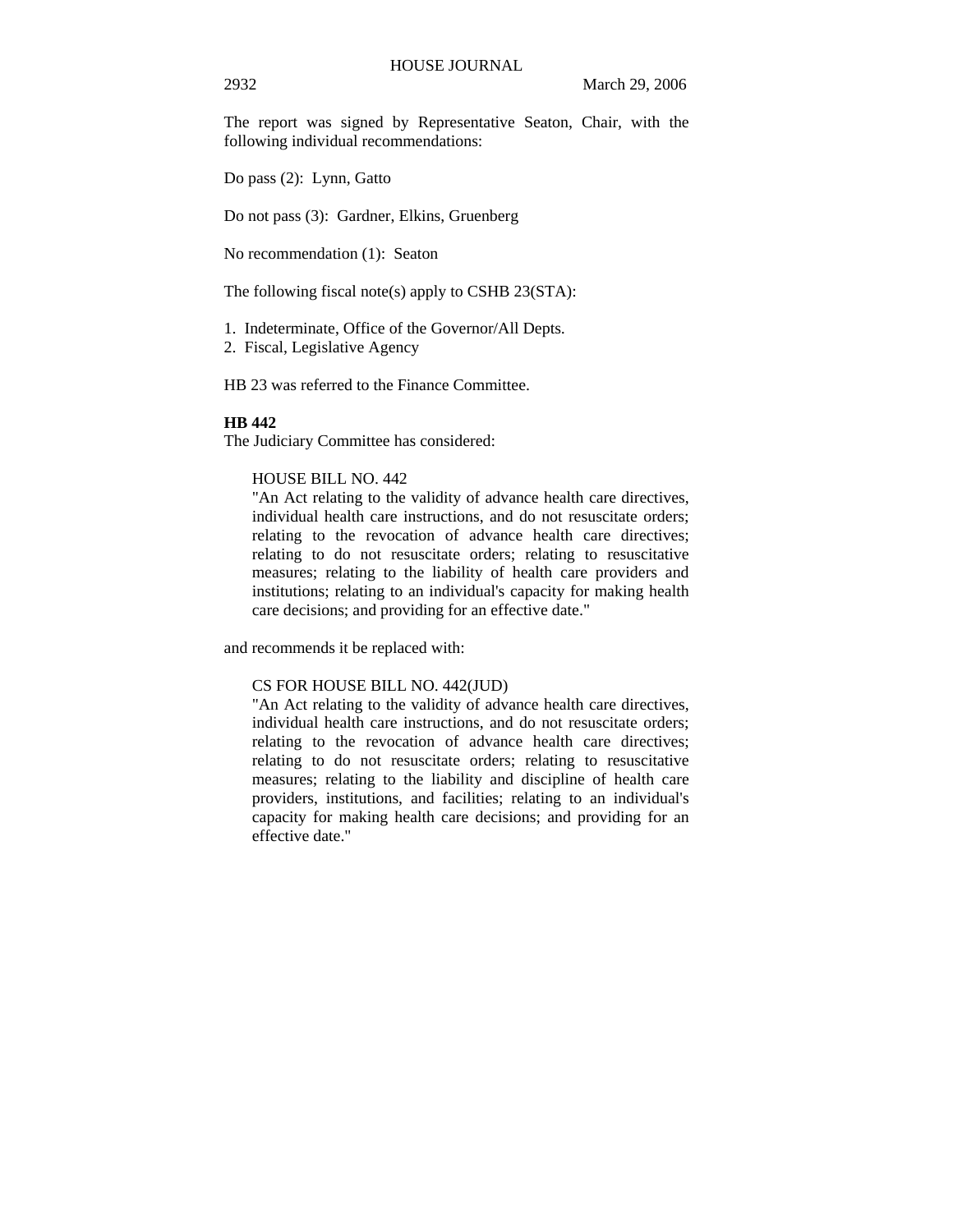The report was signed by Representative McGuire, Chair, with the following individual recommendations:

Do pass (5): Gara, Coghill, Gruenberg, Kott, McGuire

The following fiscal note(s) apply to CSHB 442(JUD):

1. Zero, Dept. of Health & Social Services

HB 442 was referred to the Rules Committee for placement on the calendar.

#### **INTRODUCTION OF CITATIONS**

The following citations were introduced and referred to the Rules Committee for placement on the calendar:

Honoring - Life Achievements of Merle "Mudhole" Smith By Representatives Hawker, Samuels

Honoring - Max Treinen By Senator French

In Memoriam - Wanda Holmes By Representative Gara; Senator Ellis

In Memoriam - Frederick W. Pete Sr. By Senator Hoffman; Representative Kapsner

In Memoriam - Reverend Samuel K. Fields Jr. By Senator Dyson

The following citation was introduced and taken up later as a Special Order of Business:

In Memoriam - Richard Victor Nelson By Senator Cowdery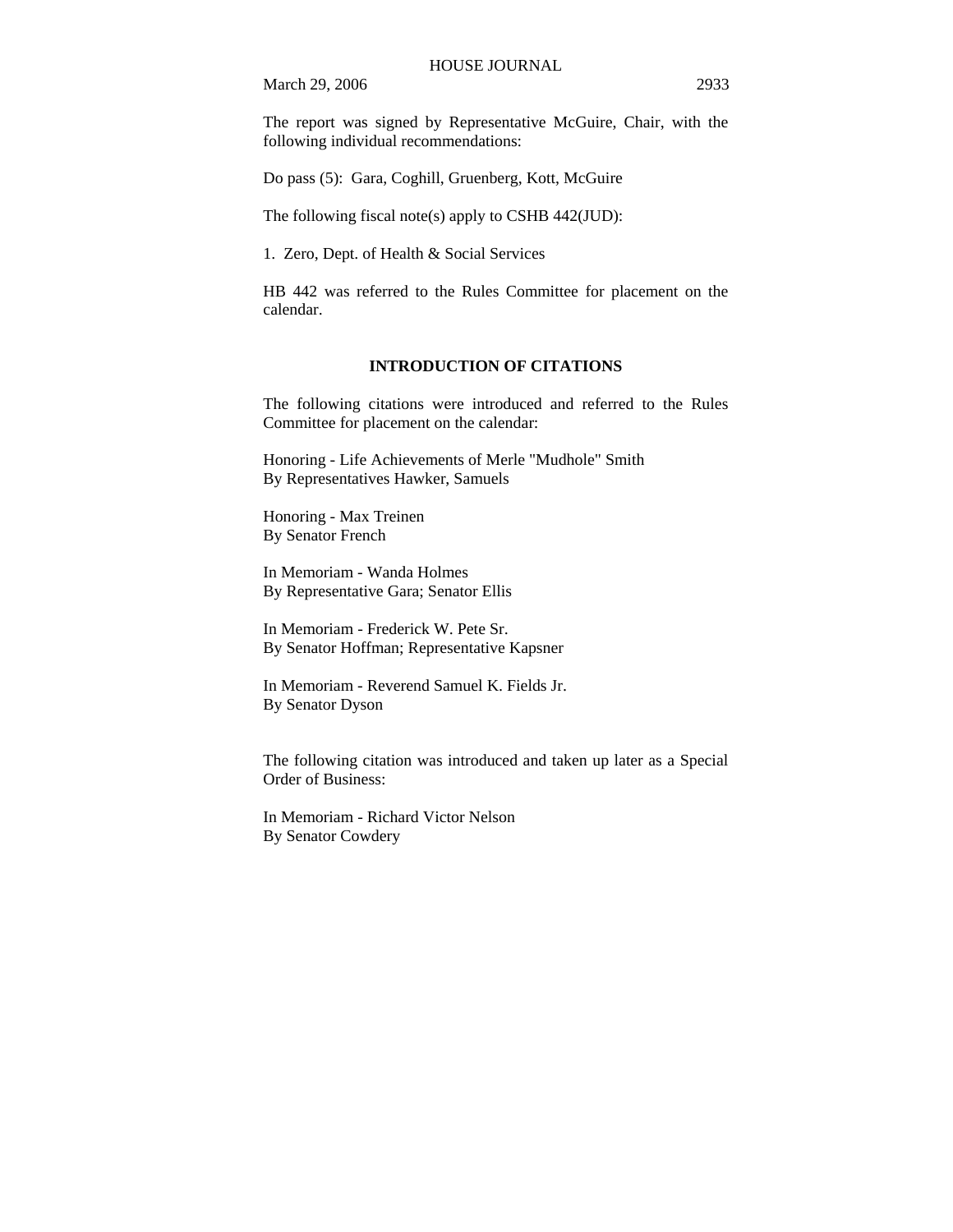# **INTRODUCTION, FIRST READING, AND REFERENCE OF HOUSE RESOLUTIONS**

# **HCR 38**

HOUSE CONCURRENT RESOLUTION NO. 38 by the House Transportation Committee:

Urging the Department of Transportation and Public Facilities to use the Alaska marine highway system fast ferries efficiently by deploying the fast ferries in northern Lynn Canal and Prince William Sound beginning in the summer of 2006, and to provide data regularly to the affected communities to enable the communities to evaluate the service effectively.

was read the first time and referred to the Transportation and Finance Committees.

# **INTRODUCTION, FIRST READING, AND REFERENCE OF HOUSE BILLS**

#### **HB 497**

HOUSE BILL NO. 497 by the House Transportation Committee, entitled:

"An Act providing for the transfer of property at Clark Bay to the Inter-Island Ferry Authority."

was read the first time and referred to the Resources and Finance Committees.

\*\*The presence of Representative Rokeberg was noted.

# **CONSIDERATION OF THE DAILY CALENDAR**

# **THIRD READING OF HOUSE BILLS**

# **HB 365**

The following, which was advanced to third reading from the March 28, 2006, calendar (page 2921), was read the third time: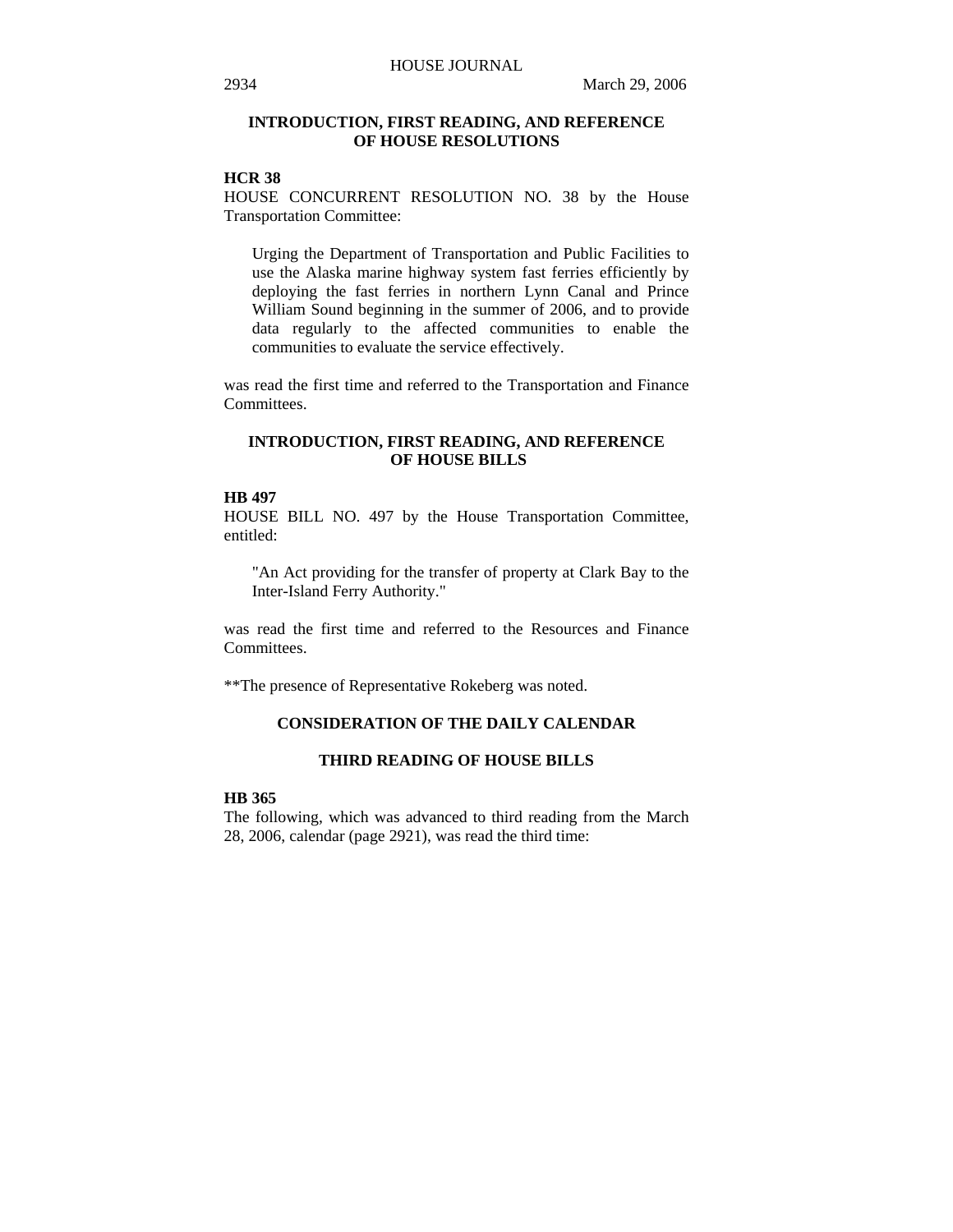## CS FOR HOUSE BILL NO. 365(FIN)

"An Act making appropriations for the operating and loan program expenses of state government, for certain programs, and to capitalize funds; making appropriations for state aid to public schools, centralized correspondence study, and transportation of pupils; making appropriations under art. IX, sec. 17(c), Constitution of the State of Alaska, from the constitutional budget reserve fund; and providing for an effective date."

Representative Chenault moved and asked unanimous consent that CSHB 365(FIN) be returned to second reading for the specific purpose of considering Amendment No. 1. There being no objection, it was so ordered.

The Speaker stated that, without objection, CSHB 365(FIN) would be returned to second reading for all amendments.

Amendment No. 1 was offered by Representative Chenault:

Page 13, line 13: Delete "**58,612,500**" Insert "**58,412,500**" Delete "**31,636,000**" Insert "**31,436,000**"

Page 13, line 27: Delete "26,058,500" Insert "25,858,500"

Page 43, line 17: Delete "4,506,200" Insert "4,306,200"

Page 43, line 28: Delete "\$166,940,100" Insert "\$166,740,100"

Page 49, line 11: Delete "\$5,107,223,400" Insert "\$5,107,023,400"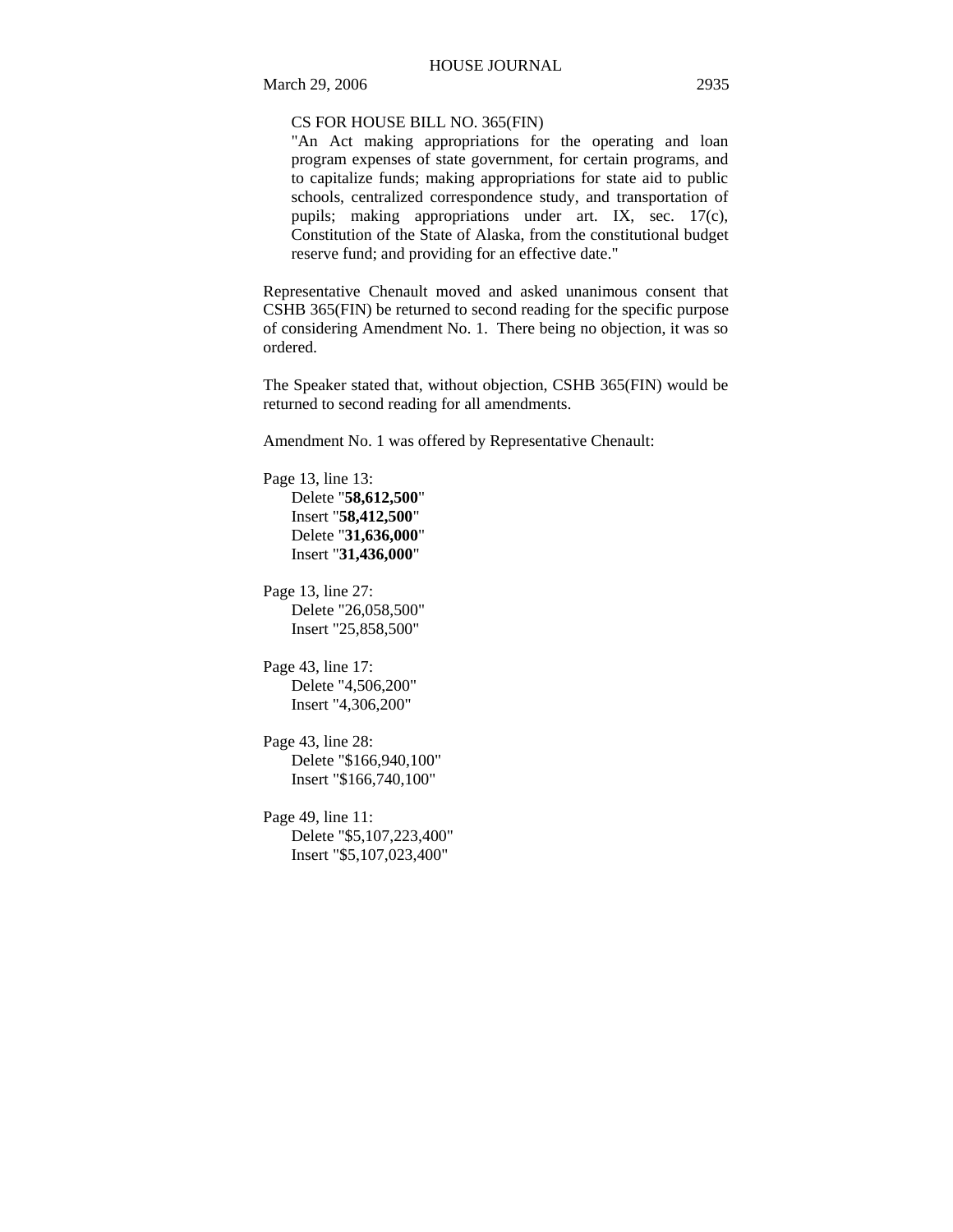Page 50, line 20: Delete "4,982,000" Insert "4,782,000"

Page 52, line 27: Delete "862,294,500" Insert "862,094,500"

Representative Chenault moved and asked unanimous consent that Amendment No. 1 be adopted.

Representative Berkowitz objected.

Representative Berkowitz placed a call of the House.

\*\*The presence of Representative Weyhrauch was noted.

The Speaker stated the call was satisfied and extended the call to the calendar.

Representative Berkowitz withdrew the objection. There being no further objection, Amendment No. 1 was adopted.

Amendment No. 2 was offered by Representatives Crawford, Berkowitz, Cissna, Croft, Gara, Gardner, Gruenberg, Guttenberg, Joule, Kapsner, Kerttula, Moses, and Salmon:

#### Insert a new bill section to read:

 "**\* Sec. .** CONSTITUTIONAL BUDGET RESERVE FUND. The sum of \$700,000,000 is appropriated from the general fund to the Constitutional Budget Reserve Fund (article IX, sec. 17, Constitution of the State of Alaska)."

Page 72, line 2:

Insert new bill section number.

Representative Crawford moved and asked unanimous consent that Amendment No. 2 be adopted.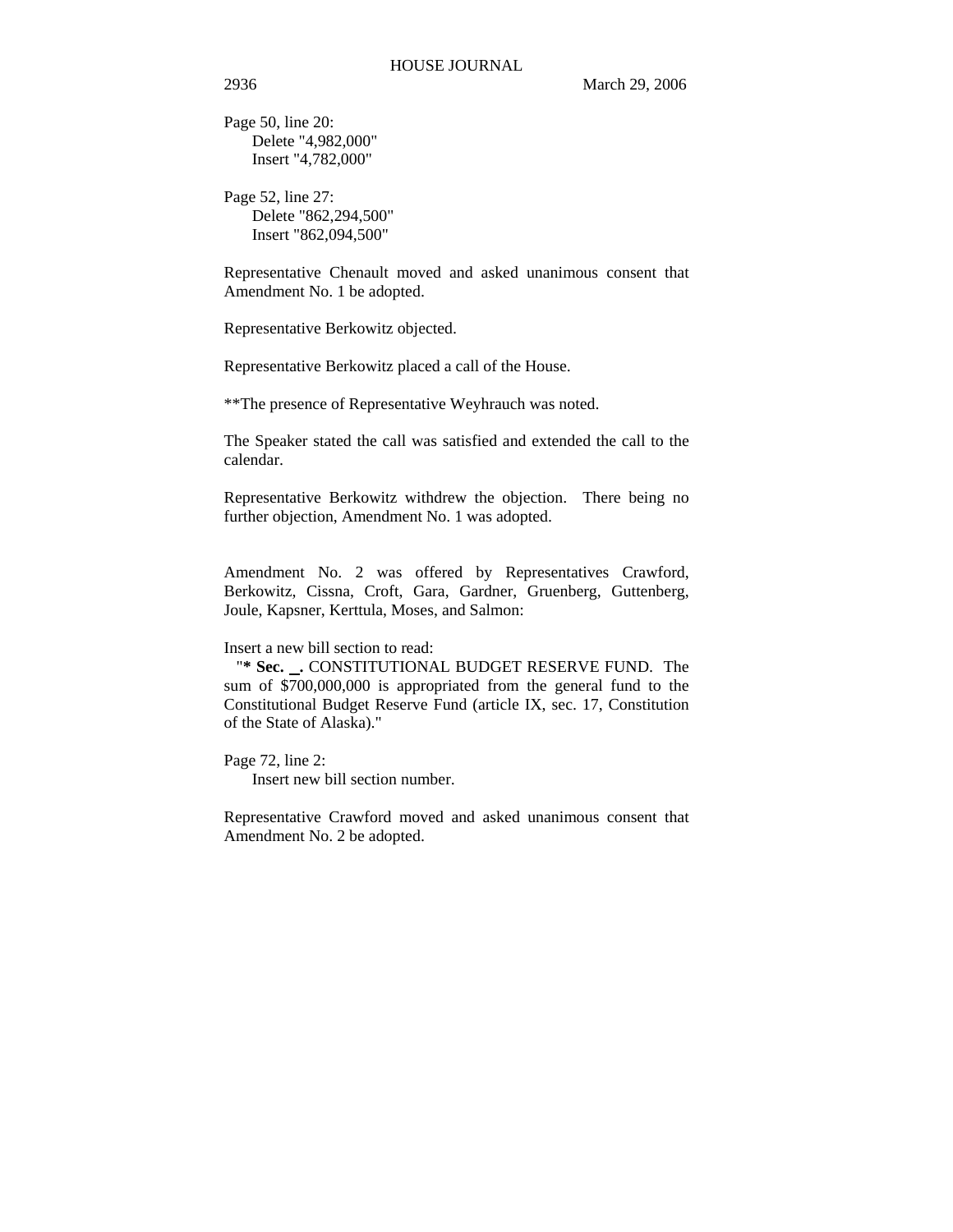Representative Meyer objected.

The question being: "Shall Amendment No. 2 be adopted?" The roll was taken with the following result:

CSHB 365(FIN) am Second Reading Amendment No. 2

#### **YEAS: 14 NAYS: 25 EXCUSED: 1 ABSENT: 0**

Yeas: Berkowitz, Cissna, Crawford, Croft, Dahlstrom, Gara, Gardner, Gruenberg, Guttenberg, Joule, Kapsner, Kerttula, Moses, Salmon

Nays: Anderson, Chenault, Coghill, Elkins, Foster, Gatto, Harris, Hawker, Holm, Kelly, Kohring, Kott, LeDoux, Lynn, McGuire, Meyer, Neuman, Olson, Ramras, Rokeberg, Samuels, Seaton, Stoltze, Thomas, Weyhrauch

Excused: Wilson

And so, Amendment No. 2 was not adopted.

Amendment No. 3 was offered by Representatives Berkowitz, Cissna, Crawford, Croft, Gara, Gardner, Gruenberg, Guttenberg, Joule, Kapsner, Kerttula, Moses, and Salmon:

Add the following allocation within the Department of Health and Social Services:

Senior and Disabilities Services Longevity Bonus Allocate: 25,000,000 Funding Source: General Funds

Representative Guttenberg moved and asked unanimous consent that Amendment No. 3 be adopted.

Representative Hawker objected.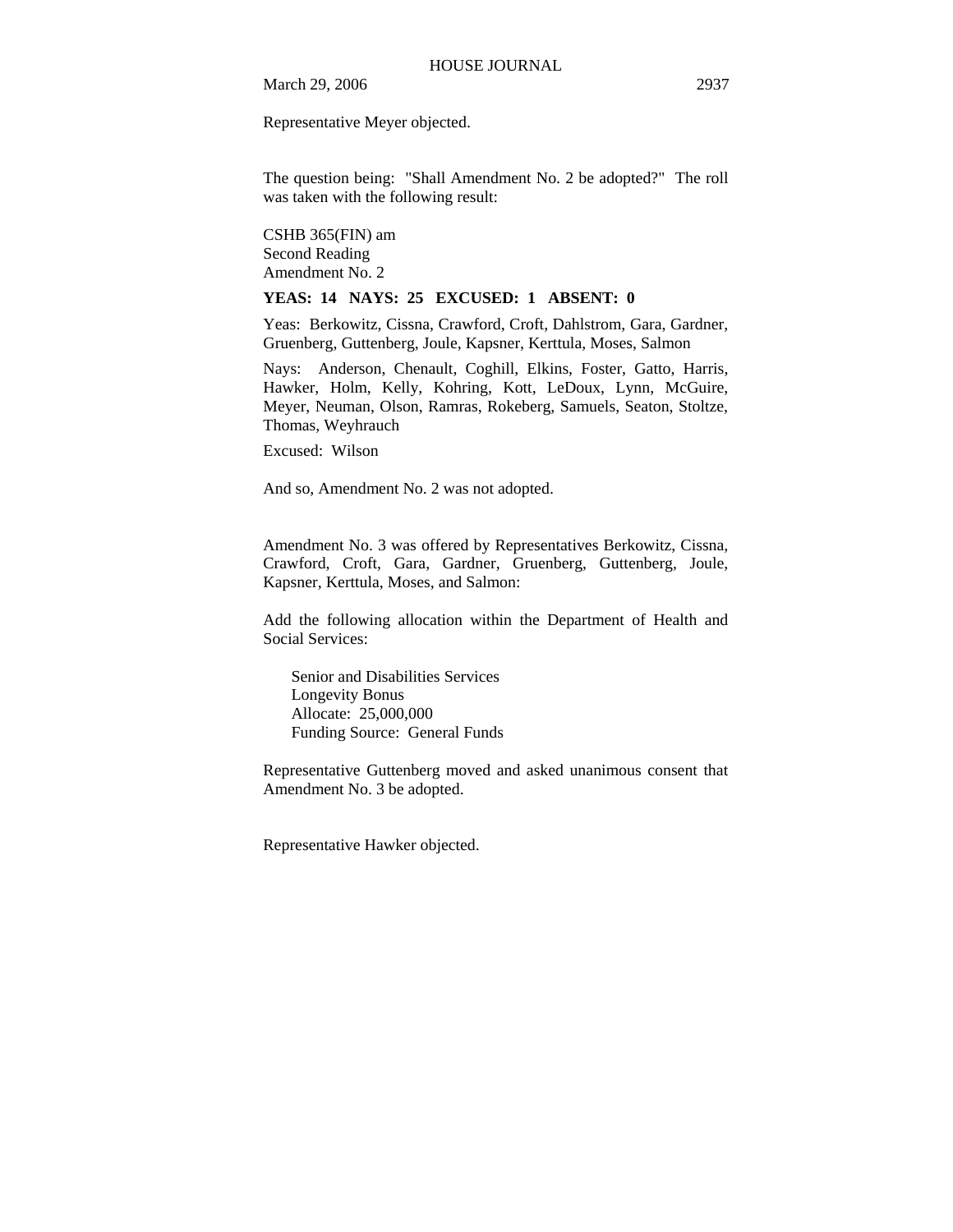Representatives Hawker, Kerttula, and Guttenberg moved and asked unanimous consent that they be allowed to abstain from voting because of a conflict of interest. Objection was heard, and the members were required to vote.

The question being: "Shall Amendment No. 3 be adopted?" The roll was taken with the following result:

CSHB 365(FIN) am Second Reading Amendment No. 3

### **YEAS: 16 NAYS: 23 EXCUSED: 1 ABSENT: 0**

Yeas: Berkowitz, Cissna, Crawford, Croft, Dahlstrom, Elkins, Gara, Gardner, Gruenberg, Guttenberg, Joule, Kapsner, Kerttula, Lynn, Moses, Salmon

Nays: Anderson, Chenault, Coghill, Foster, Gatto, Harris, Hawker, Holm, Kelly, Kohring, Kott, LeDoux, McGuire, Meyer, Neuman, Olson, Ramras, Rokeberg, Samuels, Seaton, Stoltze, Thomas, Weyhrauch

Excused: Wilson

And so, Amendment No. 3 was not adopted.

Amendment No. 4 was offered by Representatives Gara, Berkowitz, Cissna, Crawford, Croft, Gardner, Gruenberg, Guttenberg, Joule, Kapsner, Kerttula, Moses, and Salmon:

Add to the following allocations within the Department of Education and Early Development:

Education Support Services Executive Administration Add: 750,000 Funding Source: General Funds

Teaching and Learning Support Head Start Grants Add: 500,000 Funding Source: General Funds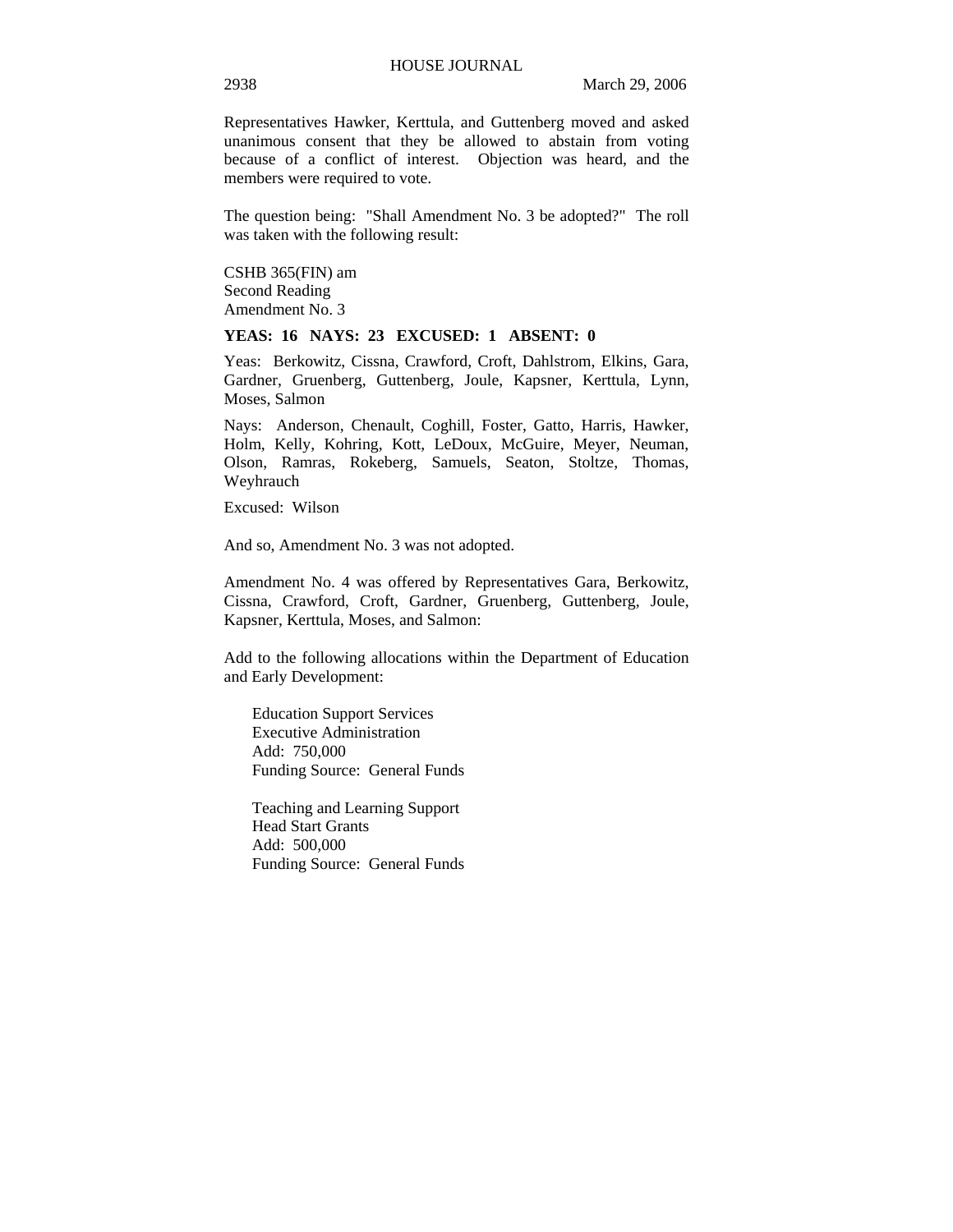Representative Gara moved and asked unanimous consent that Amendment No. 4 be adopted.

Representative Meyer objected.

The question being: "Shall Amendment No. 4 be adopted?" The roll was taken with the following result:

CSHB 365(FIN) am Second Reading Amendment No. 4

# **YEAS: 14 NAYS: 25 EXCUSED: 1 ABSENT: 0**

Yeas: Berkowitz, Cissna, Crawford, Croft, Dahlstrom, Gara, Gardner, Gruenberg, Guttenberg, Joule, Kapsner, Kerttula, Moses, Salmon

Nays: Anderson, Chenault, Coghill, Elkins, Foster, Gatto, Harris, Hawker, Holm, Kelly, Kohring, Kott, LeDoux, Lynn, McGuire, Meyer, Neuman, Olson, Ramras, Rokeberg, Samuels, Seaton, Stoltze, Thomas, Weyhrauch

Excused: Wilson

And so, Amendment No. 4 was not adopted.

Amendment No. 5 was offered by Representatives Cissna, Berkowitz, Crawford, Croft, Gara, Gardner, Gruenberg, Guttenberg, Joule, Kapsner, Kerttula, Moses, and Salmon:

Add to the following allocations within the Department of Health and Social Services:

Behavioral Health AK Fetal Alcohol Syndrome Program Add: 1,096,000 Funding Source: General Funds

Behavioral Health Behavioral Health Grants Add: 1,000,000 Funding Source: IA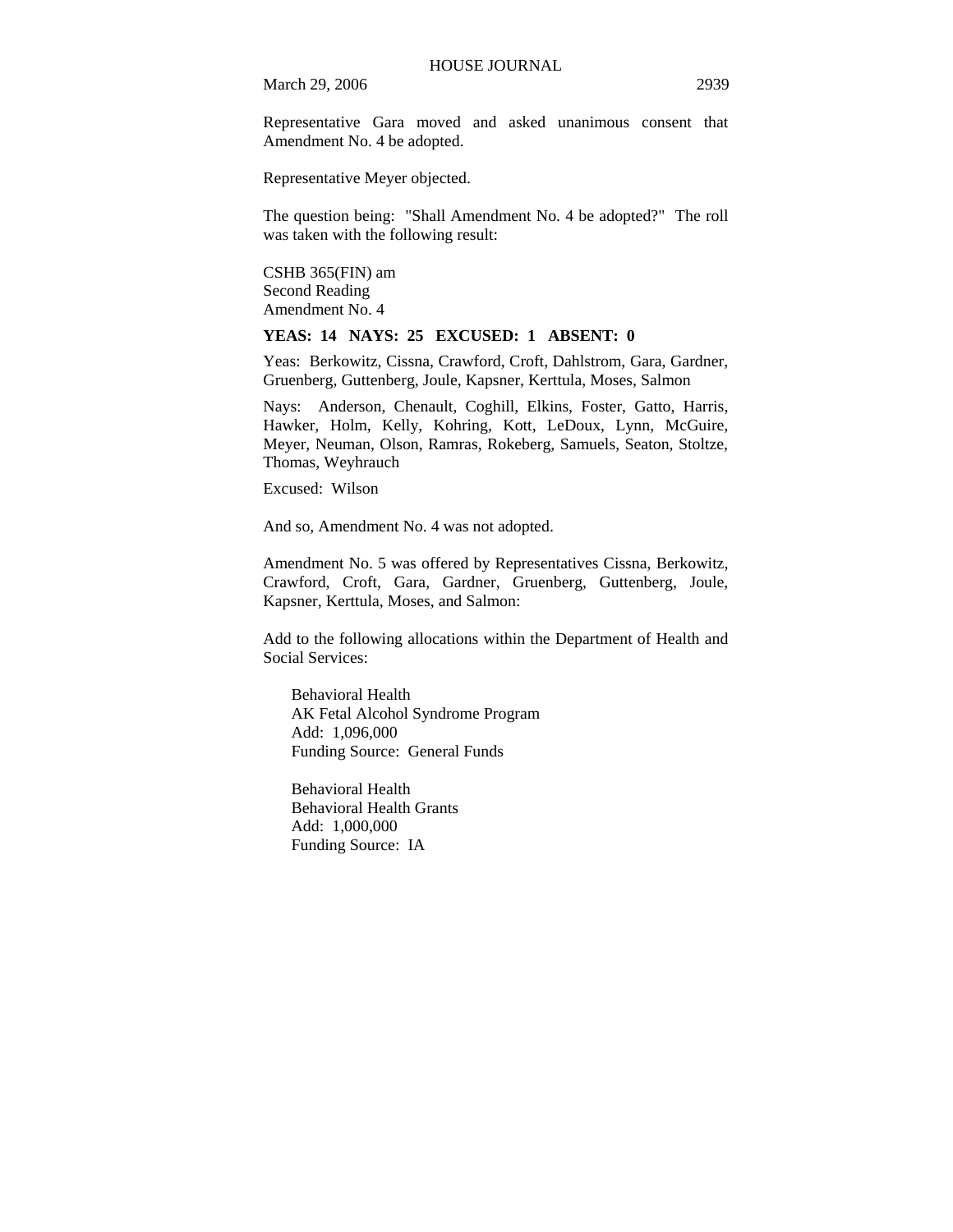Behavioral Health Community Action Prevention & Intervention Grants Add: 6,000,000 Funding Source: 5,000,000 General Funds; 1,000,000 IA from TANF Bonus

Public Assistance Public Assistance Administration Add: 2,000,000 Funding Source: Federal Receipts from TANF Bonus

Human Services Community Matching Grant Human Services Community Matching Grant Add: 1,000,000 Funding Source: General Funds

Representative Cissna moved and asked unanimous consent that Amendment No. 5 be adopted.

Representative Hawker objected.

The question being: "Shall Amendment No. 5 be adopted?" The roll was taken with the following result:

CSHB 365(FIN) am Second Reading Amendment No. 5

#### **YEAS: 13 NAYS: 26 EXCUSED: 1 ABSENT: 0**

Yeas: Berkowitz, Cissna, Crawford, Croft, Gara, Gardner, Gruenberg, Guttenberg, Joule, Kapsner, Kerttula, Moses, Salmon

Nays: Anderson, Chenault, Coghill, Dahlstrom, Elkins, Foster, Gatto, Harris, Hawker, Holm, Kelly, Kohring, Kott, LeDoux, Lynn, McGuire, Meyer, Neuman, Olson, Ramras, Rokeberg, Samuels, Seaton, Stoltze, Thomas, Weyhrauch

Excused: Wilson

And so, Amendment No. 5 was not adopted.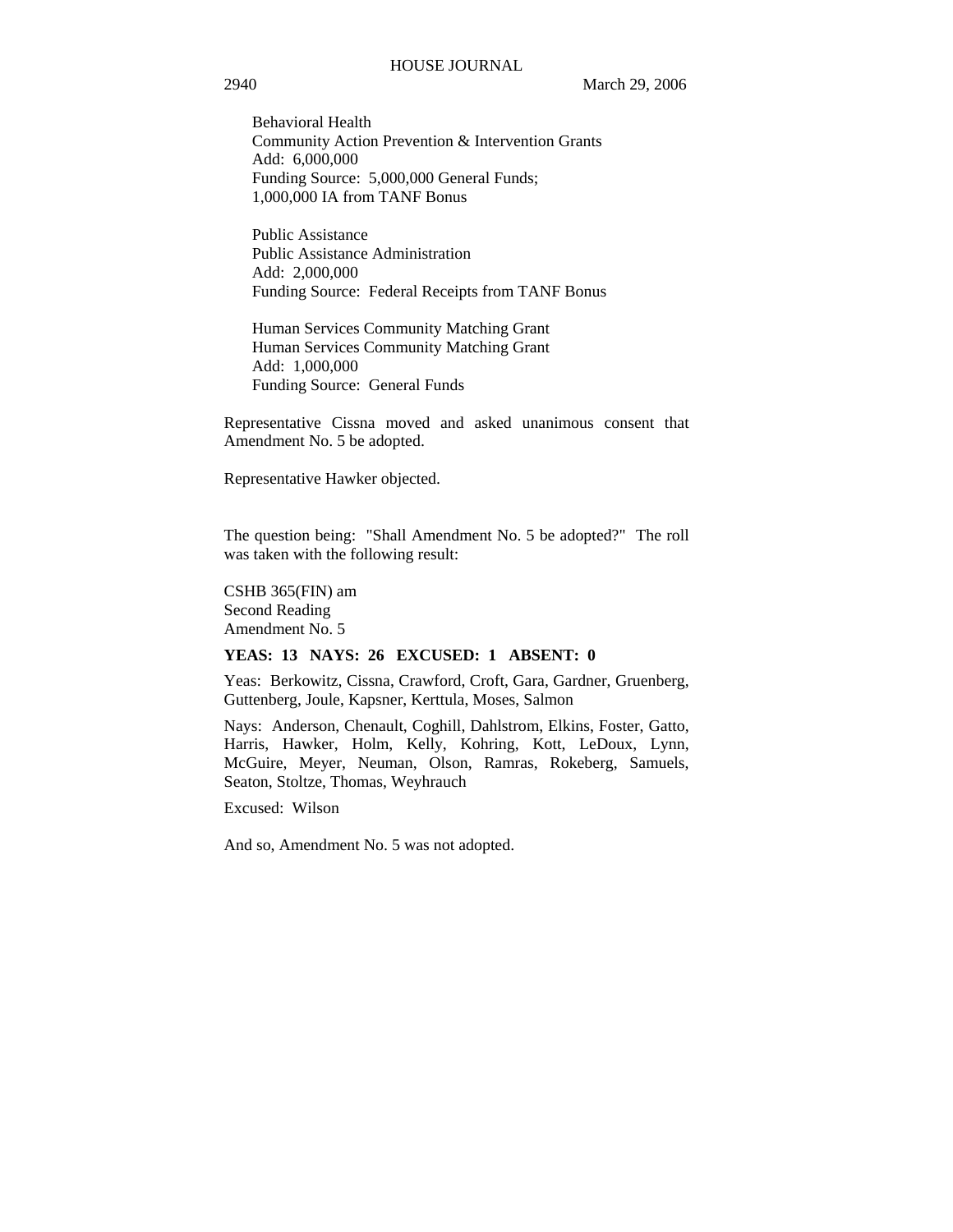Amendment No. 6 was offered by Representative Croft:

Add the following allocation within the Department of Revenue:

Alaska Permanent Fund Principal Allocate: 300,000,000 Funding Source: General Funds

Representative Croft moved and asked unanimous consent that Amendment No. 6 be adopted.

Representative Meyer objected.

The question being: "Shall Amendment No. 6 be adopted?" The roll was taken with the following result:

CSHB 365(FIN) am Second Reading Amendment No. 6

# **YEAS: 11 NAYS: 28 EXCUSED: 1 ABSENT: 0**

Yeas: Berkowitz, Cissna, Crawford, Croft, Dahlstrom, Gara, Gruenberg, Guttenberg, Kapsner, Kerttula, Salmon

Nays: Anderson, Chenault, Coghill, Elkins, Foster, Gardner, Gatto, Harris, Hawker, Holm, Joule, Kelly, Kohring, Kott, LeDoux, Lynn, McGuire, Meyer, Moses, Neuman, Olson, Ramras, Rokeberg, Samuels, Seaton, Stoltze, Thomas, Weyhrauch

Excused: Wilson

And so, Amendment No. 6 was not adopted.

Amendment No. 7 was offered by Representative Croft:

Impose a department-wide unallocated decrement of \$60,000,000.

Representative Croft moved and asked unanimous consent that Amendment No. 7 be adopted.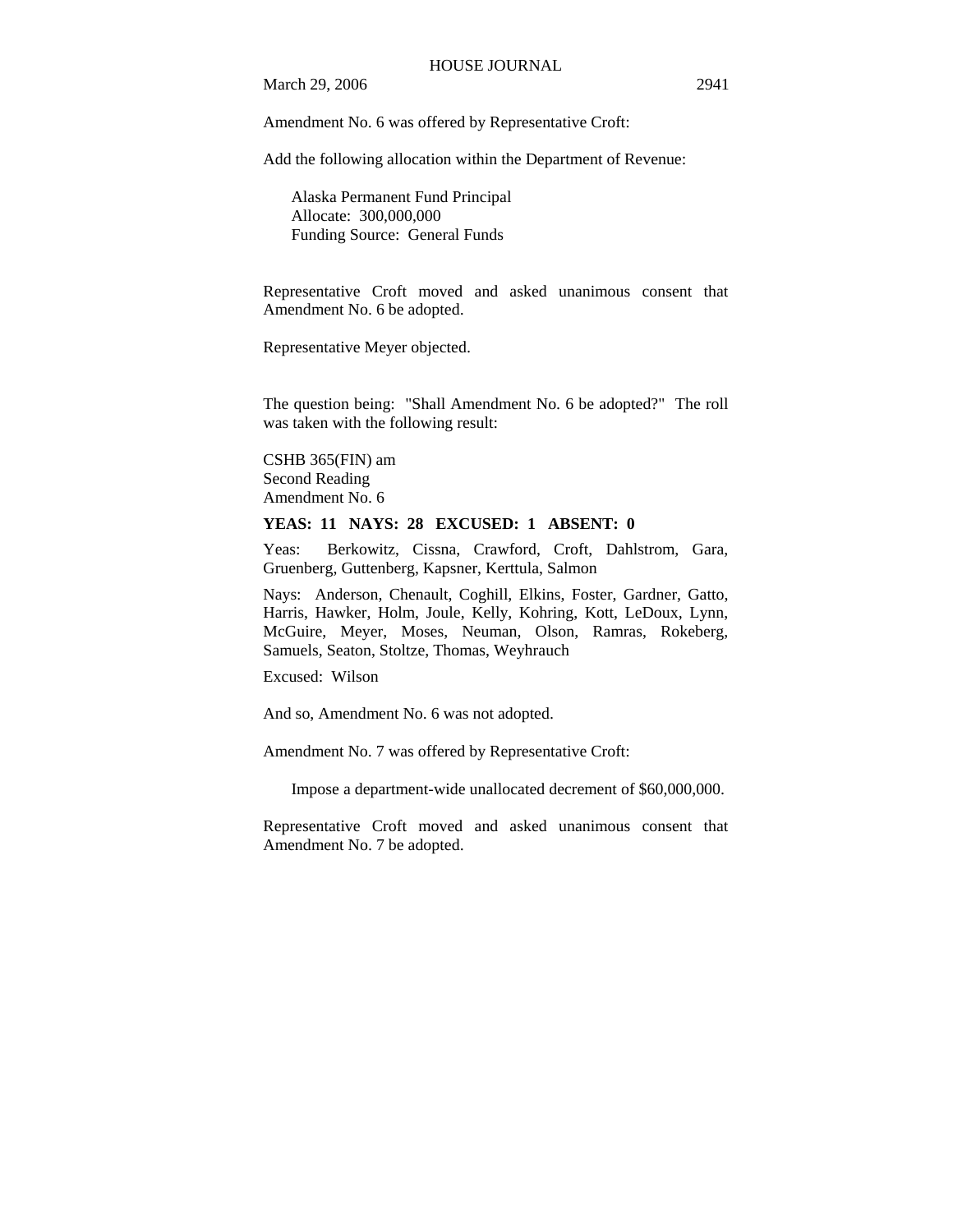Representative Chenault objected.

The question being: "Shall Amendment No. 7 be adopted?" The roll was taken with the following result:

CSHB 365(FIN) am Second Reading Amendment No. 7

### **YEAS: 5 NAYS: 34 EXCUSED: 1 ABSENT: 0**

Yeas: Crawford, Croft, Dahlstrom, Kapsner, Moses

Nays: Anderson, Berkowitz, Chenault, Cissna, Coghill, Elkins, Foster, Gara, Gardner, Gatto, Gruenberg, Guttenberg, Harris, Hawker, Holm, Joule, Kelly, Kerttula, Kohring, Kott, LeDoux, Lynn, McGuire, Meyer, Neuman, Olson, Ramras, Rokeberg, Salmon, Samuels, Seaton, Stoltze, Thomas, Weyhrauch

Excused: Wilson

And so, Amendment No. 7 was not adopted.

CSHB 365(FIN) am was automatically in third reading.

The question being: "Shall CSHB 365(FIN) am pass the House?" The roll was taken with the following result:

CSHB 365(FIN) am Third Reading Final Passage

# **YEAS: 27 NAYS: 12 EXCUSED: 1 ABSENT: 0**

Yeas: Anderson, Chenault, Coghill, Elkins, Foster, Gatto, Harris, Hawker, Holm, Kapsner, Kelly, Kohring, Kott, LeDoux, Lynn, McGuire, Meyer, Moses, Neuman, Olson, Ramras, Rokeberg, Samuels, Seaton, Stoltze, Thomas, Weyhrauch

Nays: Berkowitz, Cissna, Crawford, Croft, Dahlstrom, Gara, Gardner, Gruenberg, Guttenberg, Joule, Kerttula, Salmon

Excused: Wilson

And so, CSHB 365(FIN) am passed the House.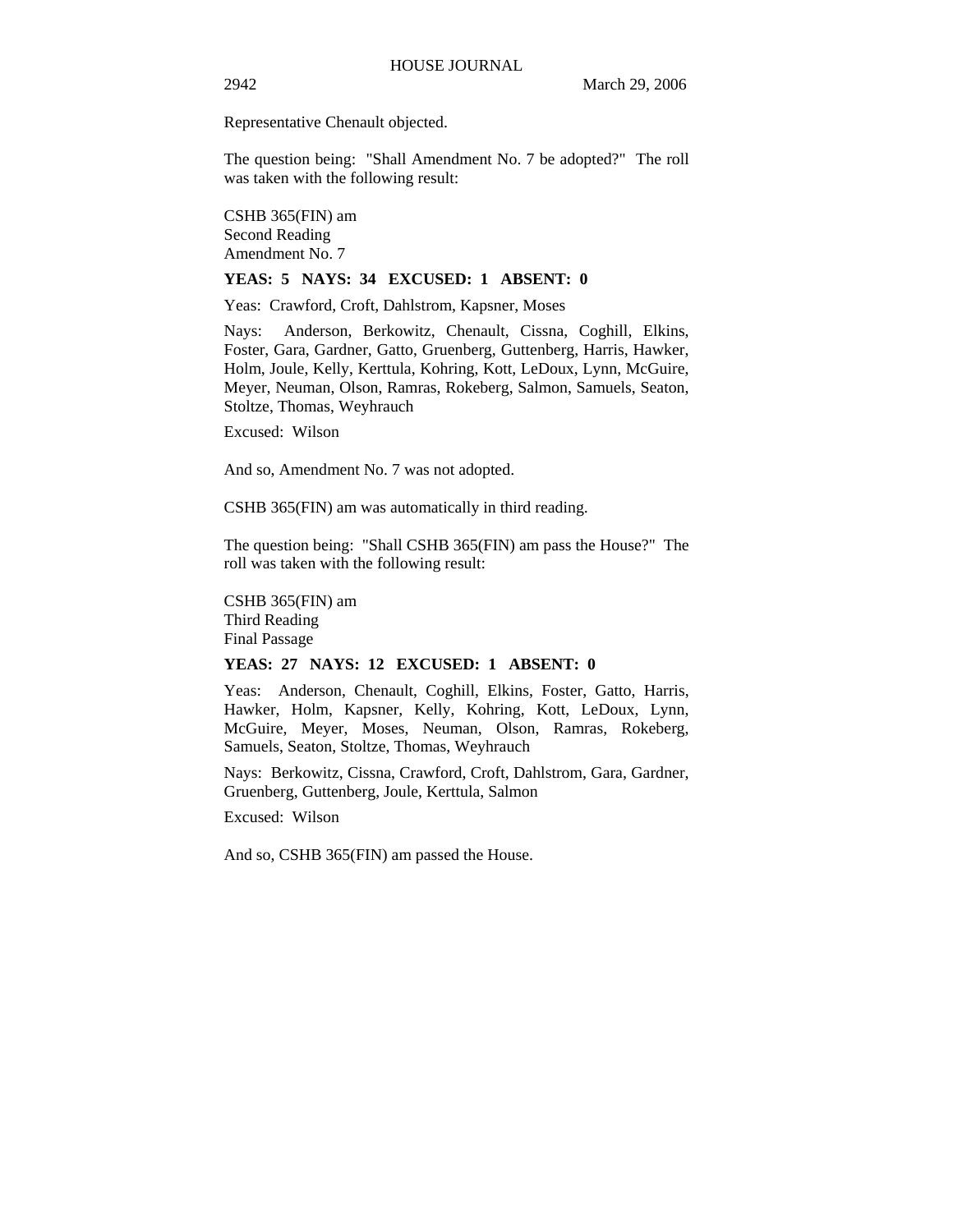Representative Coghill moved and asked unanimous consent that the roll call on the passage of the bill be considered the roll call on the effective date clause. There being no objection, it was so ordered.

Representative Coghill moved that the appropriations from the constitutional budget reserve fund (Article IX, Section 17(c), Constitution of the State of Alaska) be adopted.

The question being: "Shall the House adopt the appropriations from the constitutional budget reserve fund (Article IX, Section 17(c), Constitution of the State of Alaska)? The roll was taken with the following result:

CSHB 365(FIN) am Third Reading Constitutional Budget Reserve Appropriations

# **YEAS: 26 NAYS: 13 EXCUSED: 1 ABSENT: 0**

Yeas: Anderson, Chenault, Coghill, Dahlstrom, Elkins, Foster, Gatto, Harris, Hawker, Holm, Kelly, Kohring, Kott, LeDoux, Lynn, McGuire, Meyer, Neuman, Olson, Ramras, Rokeberg, Samuels, Seaton, Stoltze, Thomas, Weyhrauch

Nays: Berkowitz, Cissna, Crawford, Croft, Gara, Gardner, Gruenberg, Guttenberg, Joule, Kapsner, Kerttula, Moses, Salmon

Excused: Wilson

And so, lacking the necessary 30 votes, the constitutional budget reserve fund appropriations were not adopted and the new title follows:

#### CS FOR HOUSE BILL NO. 365(FIN) am(brf sup maj fld)

"An Act making appropriations for the operating and loan program expenses of state government, for certain programs, and to capitalize funds; making appropriations for state aid to public schools, centralized correspondence study, and transportation of pupils; and providing for an effective date."

CSHB 365(FIN) am(brf sub maj fld) was referred to the Chief Clerk for engrossment.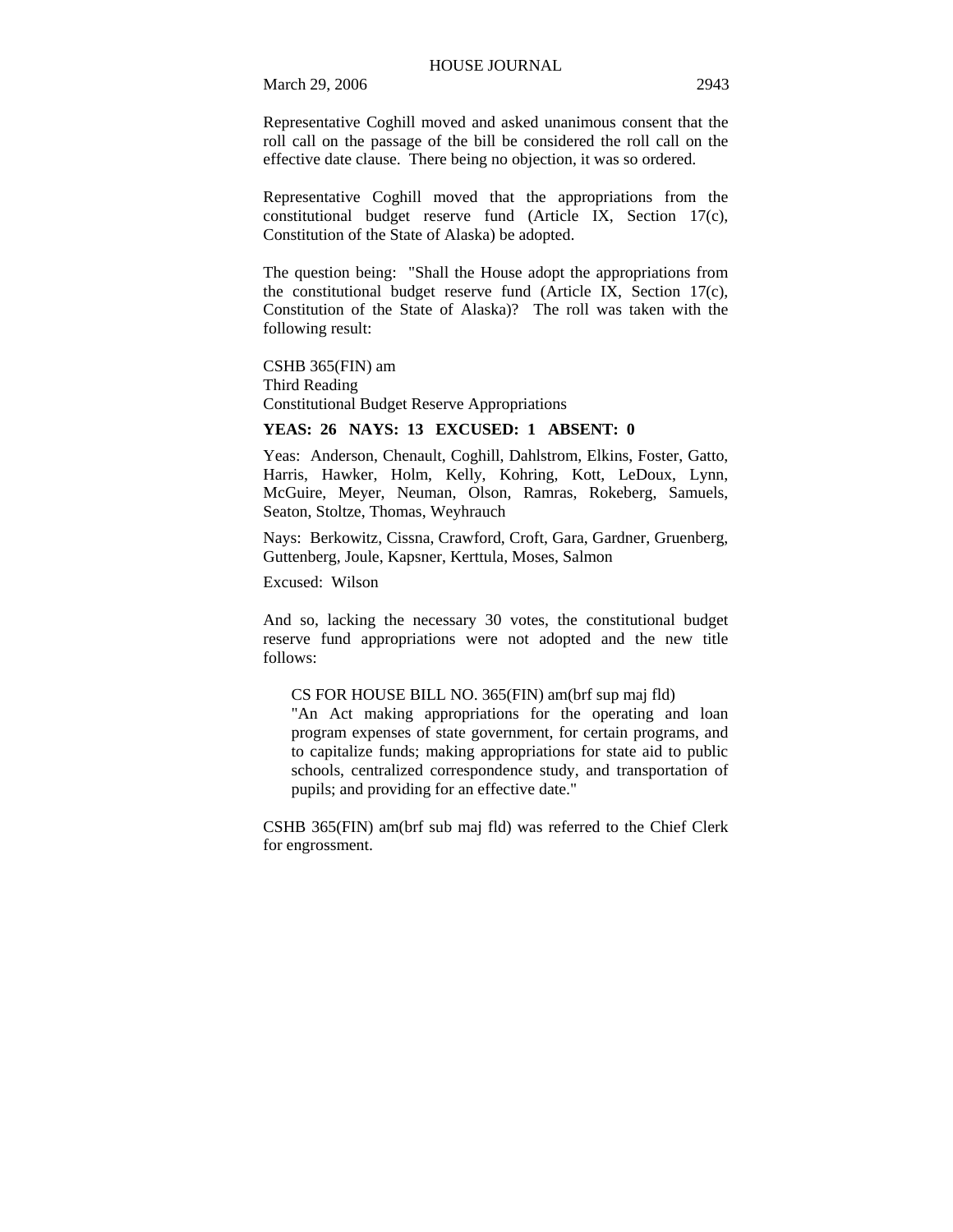### **HB 366**

The following, which was advanced to third reading from the March 28, 2006, calendar (page 2922), was read the third time:

CS FOR HOUSE BILL NO. 366(FIN)

"An Act making appropriations for the operating and capital expenses of the state's integrated comprehensive mental health program; and providing for an effective date."

The question being: "Shall CSHB 366(FIN) pass the House?" The roll was taken with the following result:

CSHB 366(FIN) Third Reading Final Passage

### **YEAS: 39 NAYS: 0 EXCUSED: 1 ABSENT: 0**

Yeas: Anderson, Berkowitz, Chenault, Cissna, Coghill, Crawford, Croft, Dahlstrom, Elkins, Foster, Gara, Gardner, Gatto, Gruenberg, Guttenberg, Harris, Hawker, Holm, Joule, Kapsner, Kelly, Kerttula, Kohring, Kott, LeDoux, Lynn, McGuire, Meyer, Moses, Neuman, Olson, Ramras, Rokeberg, Salmon, Samuels, Seaton, Stoltze, Thomas, Weyhrauch

Excused: Wilson

And so, CSHB 366(FIN) passed the House.

Representative Coghill moved and asked unanimous consent that the roll call on the passage of the bill be considered the roll call on the effective date clause. There being no objection, it was so ordered.

CSHB 366(FIN) was referred to the Chief Clerk for engrossment.

#### **LEGISLATIVE CITATIONS**

Representative Coghill moved and asked unanimous consent that the House approve the citations on the calendar. There being no objection, the following citations were approved and sent to enrolling: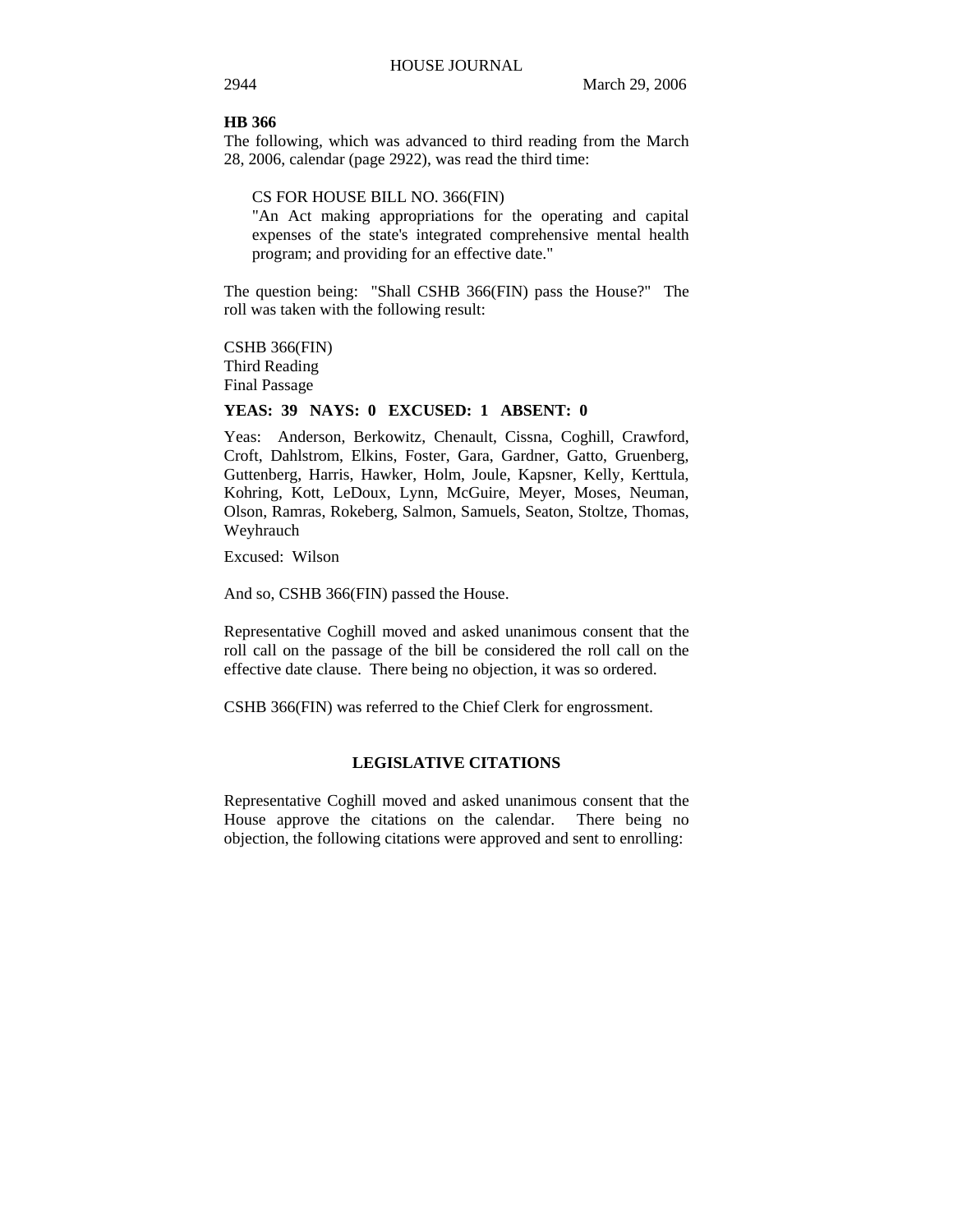Honoring - Creighton Boyd, 2006 Alaska Youth of the Year Award By Representatives Thomas, Harris, Anderson, Berkowitz, Chenault, Cissna, Coghill, Crawford, Croft, Dahlstrom, Elkins, Gara, Gardner, Gatto, Gruenberg, Guttenberg, Hawker, Holm, Joule, Kapsner, Kelly, Kerttula, Kohring, Kott, LeDoux, Lynn, McGuire, Meyer, Neuman, Olson, Ramras, Rokeberg, Salmon, Samuels, Seaton, Stoltze, Weyhrauch, Wilson; Senator Kookesh

In Memoriam - Gwendolyn (Flores) Hoffman

By Senator Hoffman; Representatives Kapsner, Harris, Anderson, Berkowitz, Chenault, Cissna, Coghill, Crawford, Croft, Dahlstrom, Elkins, Foster, Gara, Gardner, Gatto, Gruenberg, Guttenberg, Hawker, Holm, Joule, Kerttula, Kohring, Kott, LeDoux, Lynn, McGuire, Meyer, Neuman, Olson, Ramras, Rokeberg, Salmon, Samuels, Seaton, Stoltze, Thomas, Weyhrauch, Wilson

In Memoriam - Margaret Irene (Kameroff) Sirilo

By Senator Hoffman; Representatives Kapsner, Harris, Anderson, Berkowitz, Chenault, Cissna, Coghill, Crawford, Croft, Dahlstrom, Elkins, Foster, Gara, Gardner, Gatto, Gruenberg, Guttenberg, Hawker, Holm, Joule, Kerttula, Kohring, Kott, LeDoux, Lynn, McGuire, Meyer, Neuman, Olson, Ramras, Rokeberg, Salmon, Samuels, Seaton, Stoltze, Thomas, Weyhrauch, Wilson

# **UNFINISHED BUSINESS**

Representative Coghill moved and asked unanimous consent that the following member be excused from a call of the House. There being no objection, the member was excused as noted:

Representative Gruenberg - after adjournment today to 10:00 a.m., March 30, 2006

#### **SPECIAL ORDER OF BUSINESS**

Representative Coghill moved and asked unanimous consent that the notice and publication requirements be waived and the citation, In Memoriam - Richard Victor Nelson, be taken up as a Special Order of Business. There being no objection, it was so ordered.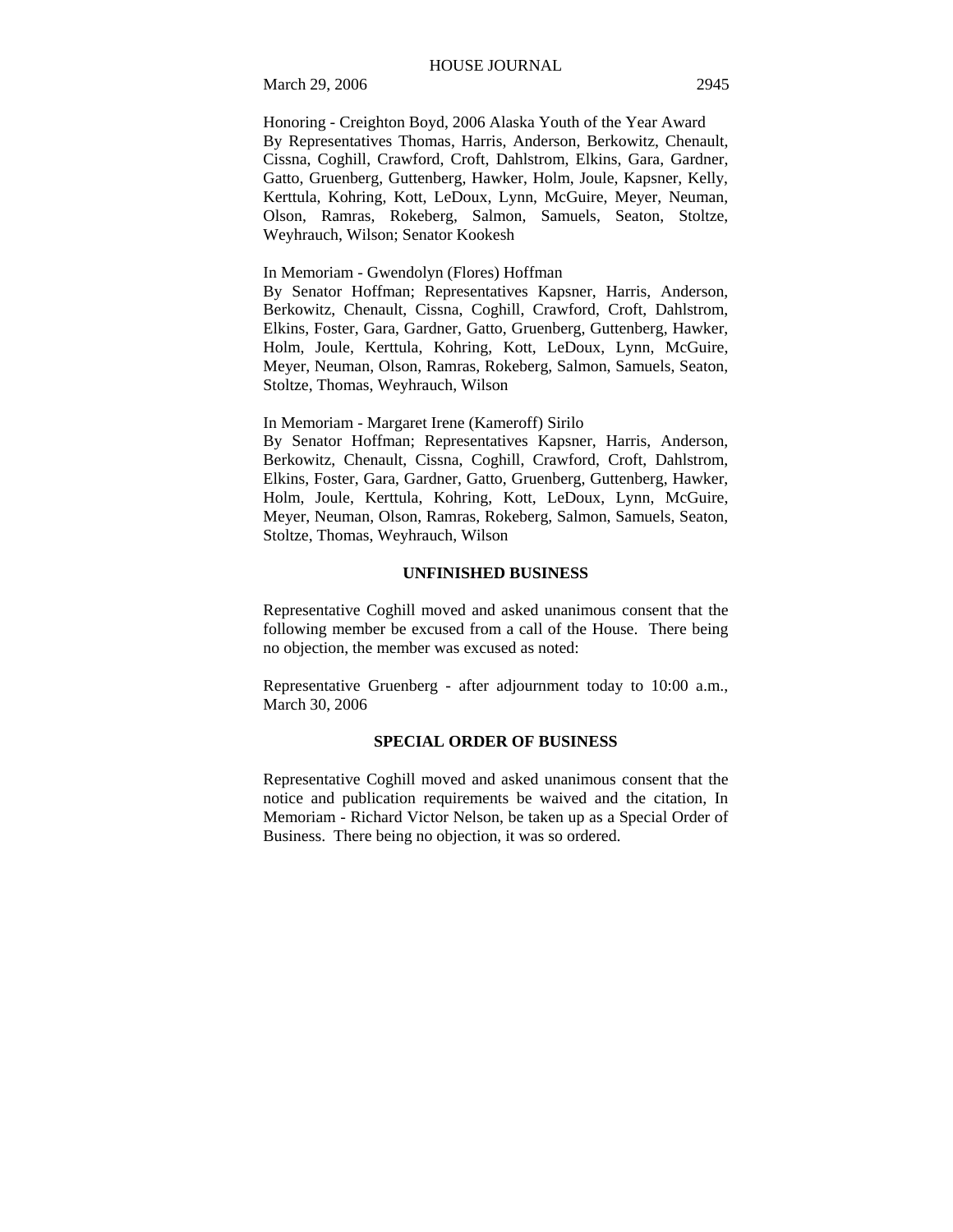Representative Coghill moved and asked unanimous consent that the House approve the citation. There being no objection, the following citation was approved and sent to enrolling:

In Memoriam - Richard Victor Nelson

By Senator Cowdery; Representatives Harris, Anderson, Berkowitz, Chenault, Cissna, Coghill, Crawford, Croft, Dahlstrom, Foster, Gara, Gardner, Gatto, Gruenberg, Guttenberg, Hawker, Holm, Joule, Kapsner, Kelly, Kerttula, Kohring, Kott, LeDoux, Lynn, McGuire, Meyer, Neuman, Olson, Ramras, Rokeberg, Salmon, Samuels, Seaton, Stoltze, Thomas, Weyhrauch

# **UNFINISHED BUSINESS**

#### **HJR 35**

Representative Weyhrauch added his name as cosponsor to:

HOUSE JOINT RESOLUTION NO. 35

Proposing an amendment to the Constitution of the State of Alaska relating to state debt.

#### **HB 12**

Representative Weyhrauch added his name as cosponsor to:

CS FOR HOUSE BILL NO. 12(JUD) am

"An Act relating to televisions, monitors, portable computers, and similar devices in motor vehicles; and providing for an effective date."

# **HB 23**

Representative Dahlstrom added her name as cosponsor to:

HOUSE BILL NO. 23

"An Act relating to construction of a legislative hall."

### **HB 52**

Representative Weyhrauch added his name as cosponsor to: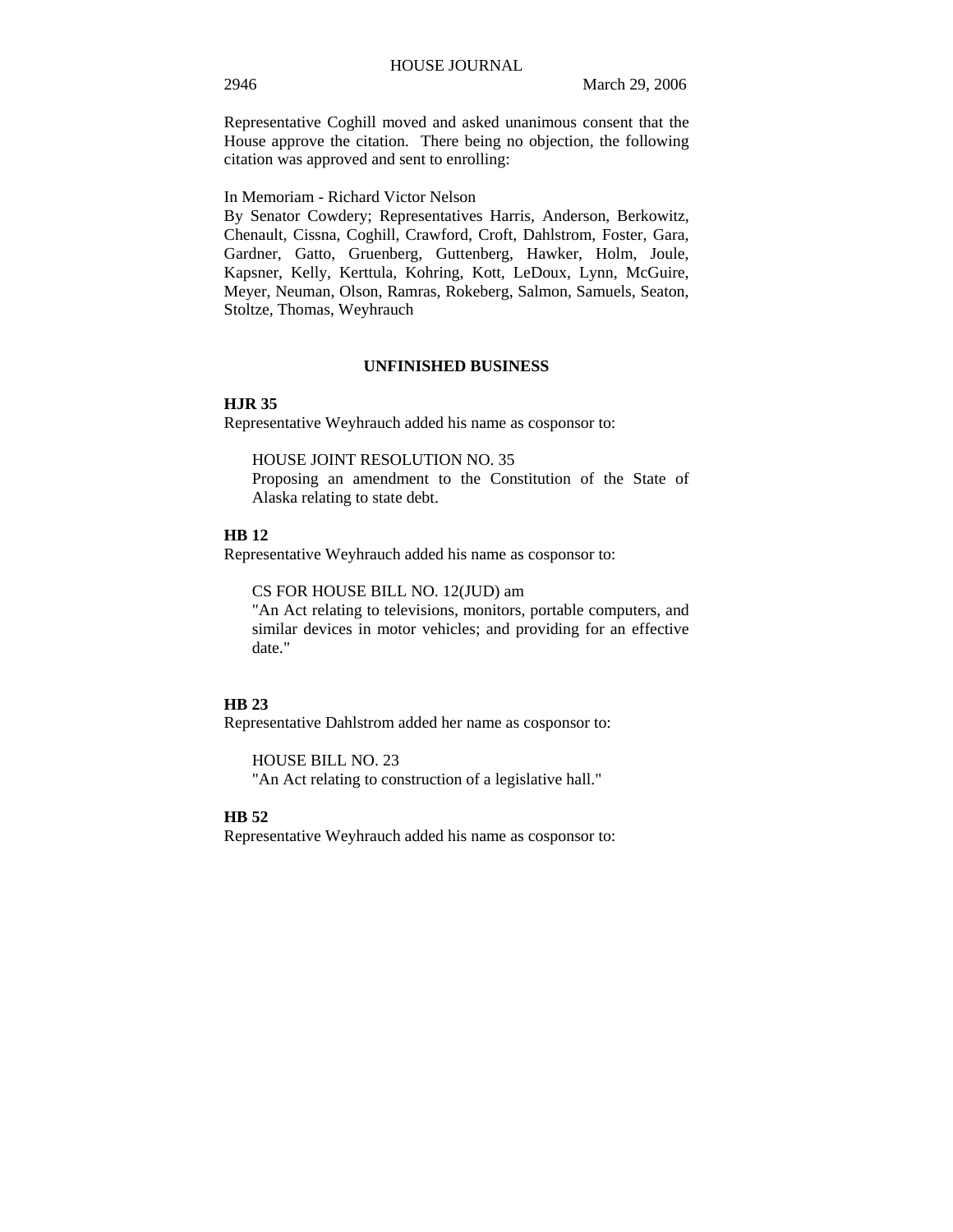HOUSE BILL NO. 52

"An Act relating to adoption and revision of a comprehensive long-range fiscal plan for the State of Alaska."

#### **HB 125**

Representative Weyhrauch added his name as cosponsor to:

HOUSE BILL NO. 125

"An Act making an appropriation for the construction of the Dowling Road extension; and providing for an effective date."

#### **HB 145**

Representative Weyhrauch added his name as cosponsor to:

SPONSOR SUBSTITUTE FOR HOUSE BILL NO. 145 "An Act making an appropriation for construction of an integrated science complex at the University of Alaska; and providing for an effective date."

# **HB 310**

Representative Weyhrauch added his name as cosponsor to:

# HOUSE BILL NO. 310

"An Act relating to gift or credit certificates and making violations of certain gift or credit certificate requirements unlawful trade practices; and relating to unclaimed property."

#### **HB 330**

Representative Weyhrauch added his name as cosponsor to:

#### SPONSOR SUBSTITUTE FOR HOUSE BILL NO. 330

"An Act relating to the local property tax and municipal assistance fund; authorizing municipalities to use money from tax equalization entitlements and from the revenue sharing for the safe communities program to decrease real property taxes; and providing for an effective date."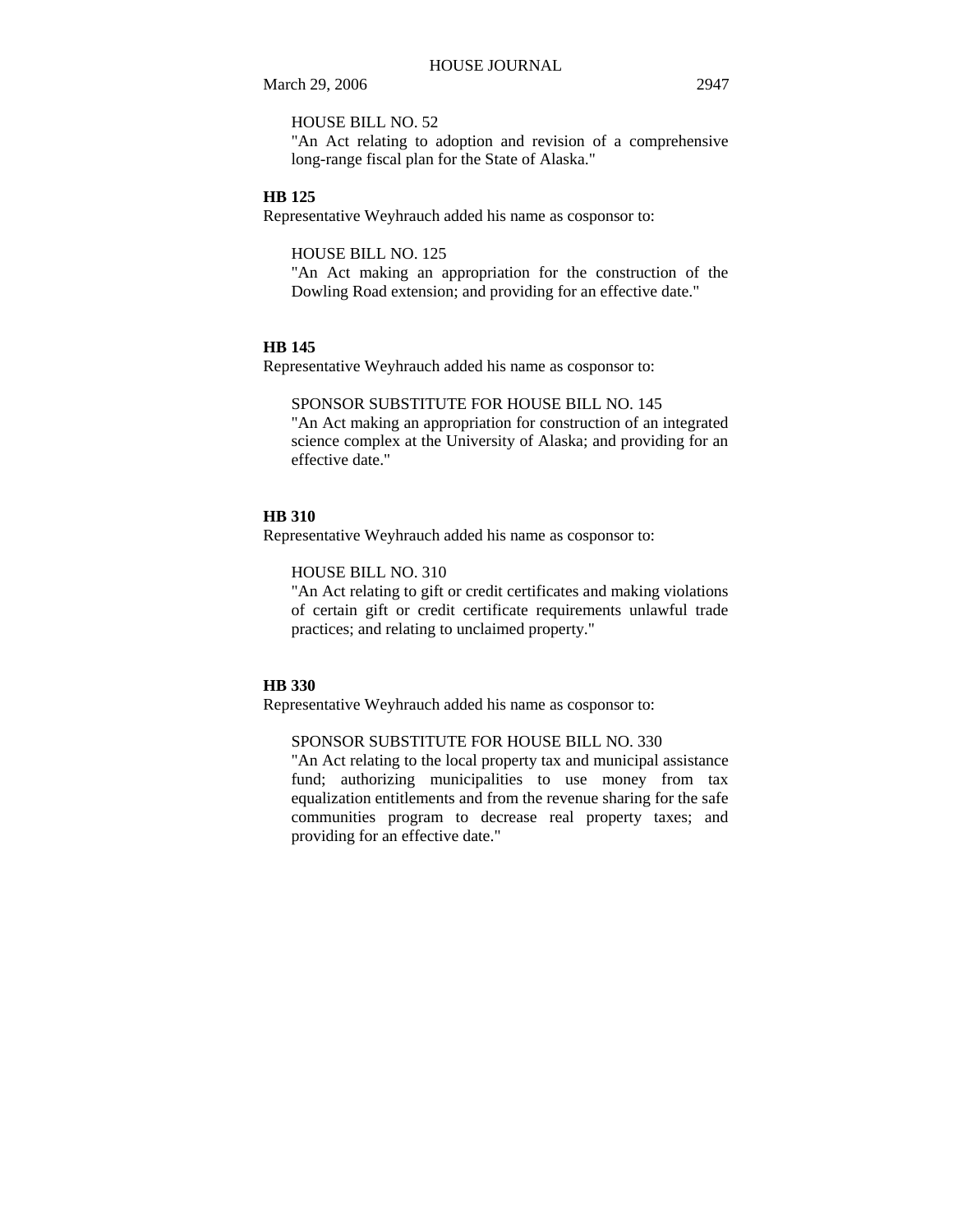#### **HB 336**

Representative Weyhrauch added his name as cosponsor to:

HOUSE BILL NO. 336

"An Act relating to adoption and use of a unified permit application form by the natural resource agencies; and providing for online permit applications."

#### **HB 348**

Representative Weyhrauch added his name as cosponsor to:

HOUSE BILL NO. 348

"An Act requiring cardiopulmonary resuscitation and first aid certifications for issuance of a secondary school diploma."

#### **HB 445**

Representative Kerttula added her name as cosponsor to:

HOUSE BILL NO. 445

"An Act relating to the alternative energy grant fund and to alternative energy grants."

# **HB 461**

Representative Weyhrauch added his name as cosponsor to:

#### HOUSE BILL NO. 461

"An Act relating to disclosure to the Alaska Public Offices Commission of information about certain income received as compensation for personal services by legislators, public members of the Select Committee on Legislative Ethics, and legislative directors subject to the provisions of law setting standards of conduct for legislative branch officers and employees; and providing for an effective date."

# **SB 218**

Representatives Samuels, Hawker, Meyer, Harris, McGuire, Anderson, and Kelly added their names as cross sponsors to: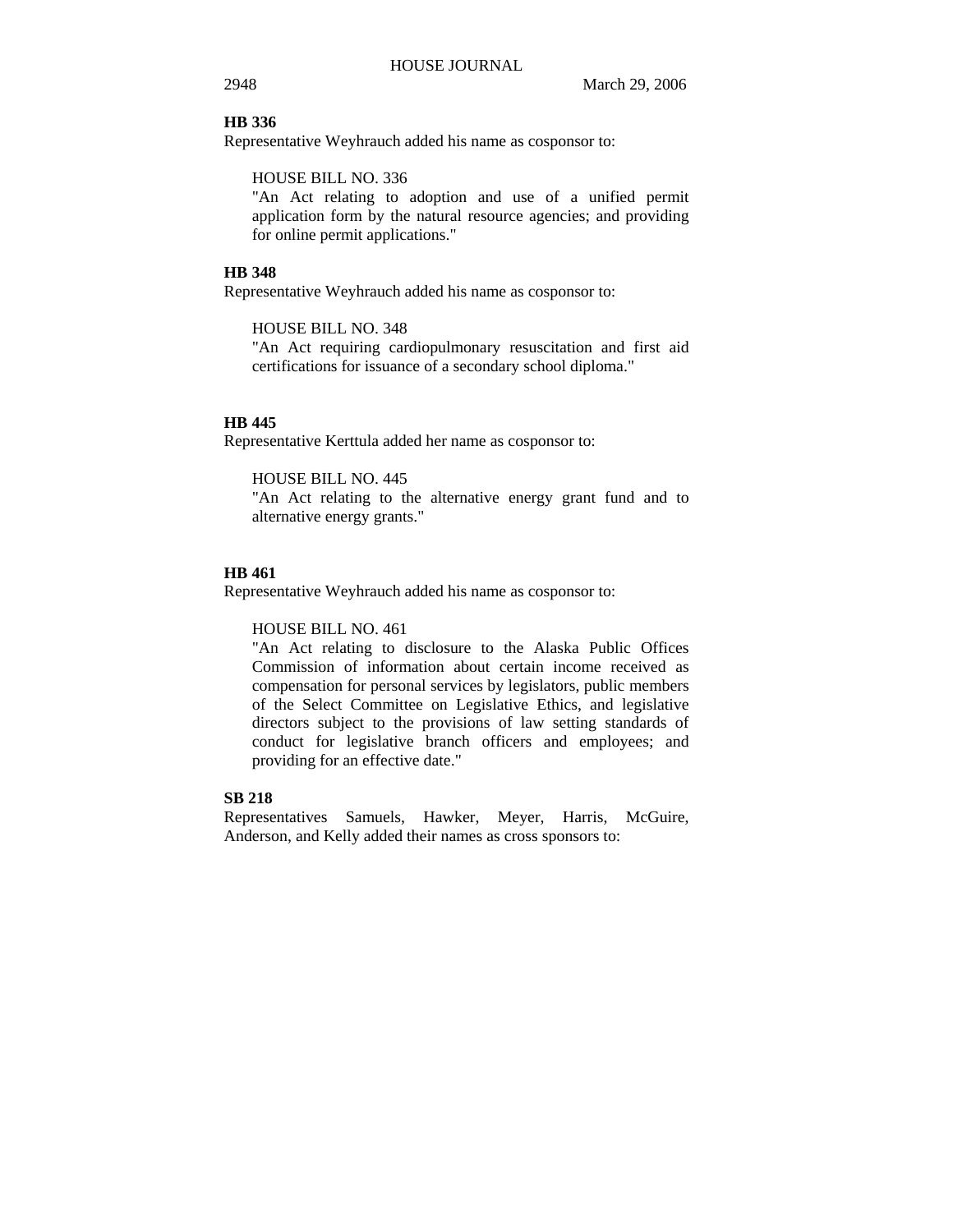# CS FOR SENATE BILL NO. 218(FIN)

"An Act relating to sex offenders and child kidnappers; relating to reporting of sex offenders and child kidnappers; relating to periodic polygraph examinations for sex offenders released on probation or parole; relating to sexual abuse of a minor; relating to the definitions of 'aggravated sex offense' and 'child kidnapping'; relating to penalties for failure to report child abuse or neglect; relating to sentencing for sex offenders and habitual criminals; and providing for an effective date."

# **ENGROSSMENT**

#### **HB 365**

CSHB 365(FIN) am(brf sub maj fld) was engrossed, signed by the Speaker and Chief Clerk and transmitted to the Senate for consideration.

# **HB 366**

CSHB 366(FIN) was engrossed, signed by the Speaker and Chief Clerk and transmitted to the Senate for consideration.

# **ENROLLMENT**

#### **HB 251**

The following was enrolled, signed by the Speaker and Chief Clerk, President and Secretary of the Senate, and the engrossed and enrolled copies were transmitted to the Office of the Governor at 12:56 p.m., March 29, 2006:

## SENATE CS FOR CS FOR HOUSE BILL NO. 251(RES)

"An Act authorizing the Board of Fisheries to adopt regulations regarding fishing by a person who holds two entry permits for a salmon fishery."

# **ANNOUNCEMENTS**

House committee schedules are published daily under separate cover.

The following meetings today have been changed as indicated: